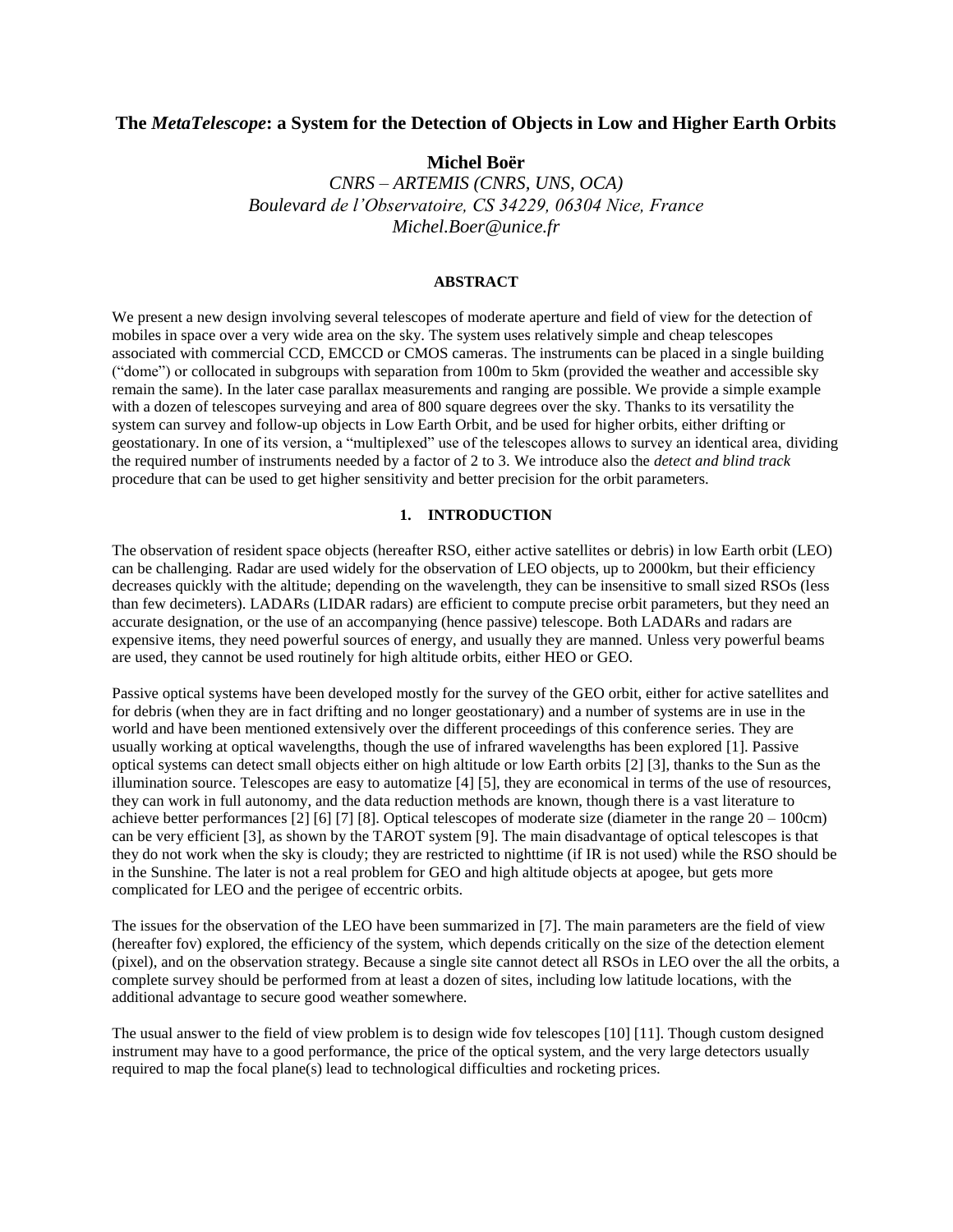A telescope based on Earth sees only a small portion of the LEO orbit. As an example, a field of view of 5° correspond to 1/360 of a 1000km orbit. Designing and building such a telescope with a diameter of say 1m and f/D  $= 2$  (a very fast speed) implies a focal plane detector larger than 15cm. If we want to survey a fov of 15° on a 3cm camera (approximately the size of the EEV 4240 CCD), the focal will be 120mm, corresponding to a small telephoto. Getting the same 15° field with 600mm focal length (e.g. a 40cm f/1.5 telescope), a 15cm focal plane is required. Though the design of very wide field optics is a very active topic [12] [13], achieving fast ratio even with moderately large apertures can lead to aberrations and high costs, plus the large cost of the detector, usually custom made, the constrains on the supporting mechanics, the data processing, etc.

Here we propose an innovative approach that uses mostly out of the shelf parts, or easy to design, standardization of the elements, and gives a solution to survey a very wide field without using a very wide field of view telescope, and standard detectors commonly available. In the next section we describe the solution we propose; section 3 address the operations of the system, and introduces the new *detect and blind track* procedure we propose; section 4 presents some specific modes of operation such as the *multiplexed MetaTelescope* and the *distributed MetaTelescope*; In the last section we discuss the various other objectives the *MetaTelescope* can address, thanks to its great versatility, and we conclude with some technical considerations and prospects for implementation.



**2. THE SYSTEM**

**Fig. 1**: Conceptual design of the *MetaTelescope*.

We base our system on the simple remark that unlike birds and fighters aircrafts (and aerobatics) RSOs usually do not change their way as they turn around the Earth. Only small maneuvers leading to changes of orbit are allowed, in which we are also interested to. Therefore it is not necessary to survey the complete region of interest; what matters is to detect and measure extensively what enters in the surveyed area, derive a first guess of the orbit to be able to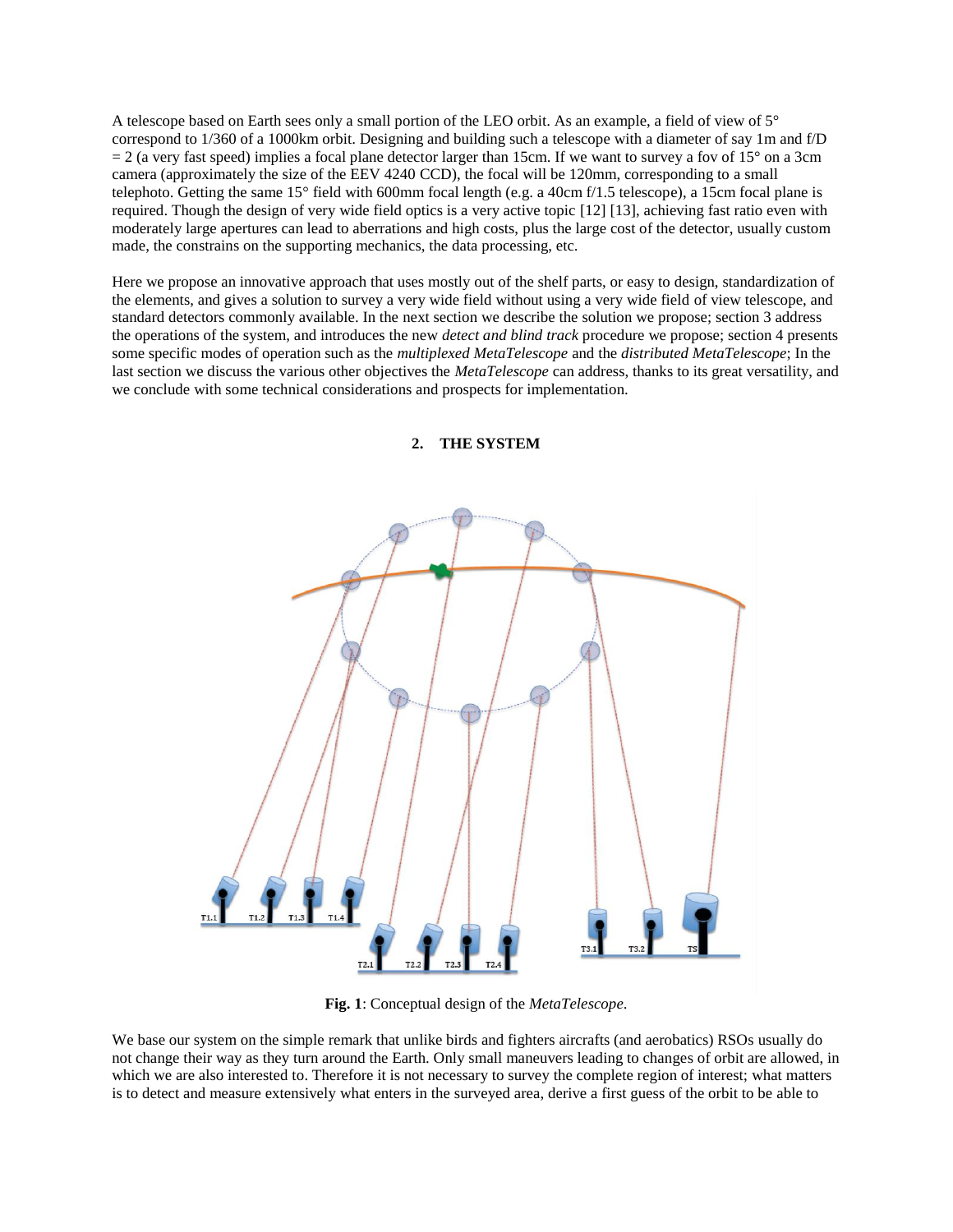recognize the RSO during a further pass, or as it flies above another station. To that purpose the best strategy is to use a telescope farm, where telescopes are operating synchronously. The *Metatelescope* consists of a set of several telescopes (say  $10 - 20$ ), with a moderately large field of view  $(1^{\circ} - 4^{\circ})$ , operated in such a way that they survey a crown on the sky (the figure can be a ring, an ellipsoid, rectangle, anything appropriate). They do not need to be located in the same dome and their number can be limited using some specific mode of operation (see section 4). Some telescopes (or LADARs/radars) can be added to the system for follow-up purposes.

The design of the *MetaTelescope* is illustrated in Fig. 1: in this case we survey a cone in space that has a given direction (e.g. an altitude of 40°) and a given diameter (e.g. 30°). Each telescope surveys a portion of the periphery of the cone (the crown). An RSO will enter the surveyed area; it will be detected by the first telescope, then by a second telescope. Eventually a follow up telescope (one of the telescope of the system, on another, dedicated telescope, or a lidar…), will take additional measurements to enhance the precision of the orbit determination. As shown Fig. 1, the area is not completely covered. This point will be addressed below and in section 4.

The geometry of the system over the sky depends on the family of orbits studied (a blind search may benefit from a circular zone, while heliosynchronous or equatorial orbit searches will be optimized with a double straight line, or an ellipsoid configuration). However, for simplicity, in the following we focus on the circular geometry.

To fix the ideas we will study a circular cone centered on zenith, of 15° in diameter, as shown in Fig. 2. The 3° fov telescopes define a thick ring of 10 telescopes. A good system could be implemented with telescopes in the range 40 – 60cm; though there are no commercial optics available for this combination of diameter / fov, it cost remains reasonable. We have also drawn 3 complementary telescopes that maximize the detection efficiency, provide additional measurements for orbitography, and may be triggered for pursuit as soon as a new target is designed (see section 3.1).



**Fig. 2**: The example with 10 telescopes (fov 3°); Follow-up telescopes are shown inside the cone.

In this example the perimeter is not completely covered. However, the system will intercept 60% of the RSOs entering the zone, corresponding to an equivalent area surveyed of 470 sq. deg. For a single telescope this equates to a challenging fov of 24°, especially if one wants to get a good sensitivity. Covering the whole perimeter of the cone would require 30 telescopes. In that case about 800 sq. deg. will be surveyed in all directions. Of course, we do not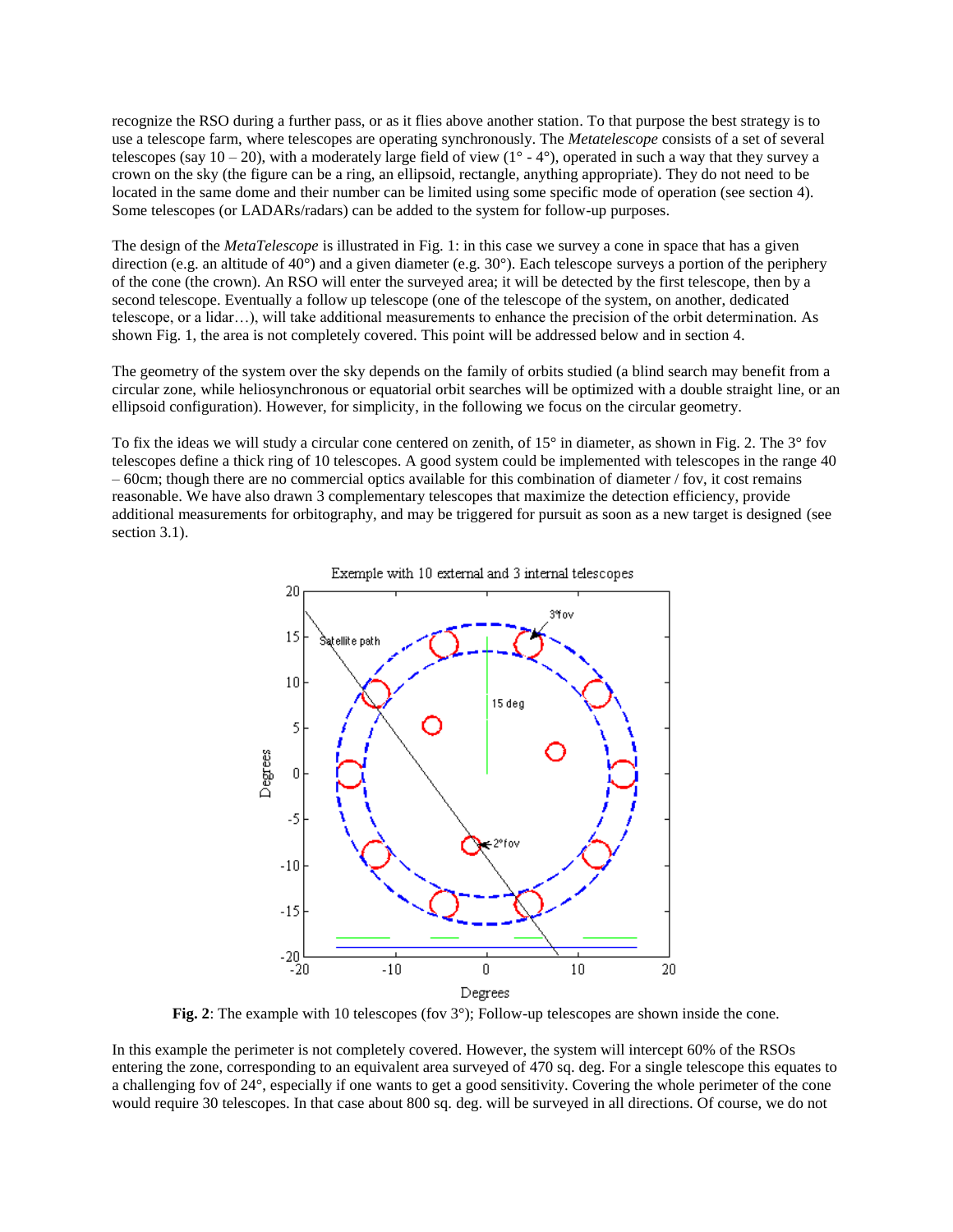need to look at zenith. An appropriate geometry and an elevation around 30° leads to a larger covered area, as previously noted [7]. At zenith, the *MetaTelescope* will survey an arc of 2.5° on a 500km orbit, and almost 10° at 2000km (instead of 3° for the challenging 10° fov telescope).

## **3. OPERATIONS, RSO DETECTION AND BLIND TRACKING**

Lets turn now on how the *MetaTelescope* can be used during operations. We suppose that the system is completely robotic. This is not a problem, as shown by the experience gained with the TAROT/Zadko network [14] [15] [16] [17]. The down time due to technical causes is below 10%, even for the remote locations of La Silla (Chile) and Gingin (Western Australia), with no dedicated technical support on site, nor at night or at day.

A field of view of 3° can be achieved with a 400mm f/2 telescope and a wide CCD camera, such as those based on the Kodak KAF16803. Alternatively a good choice would be an EMCCD or a sCMOS: albeit there are no scientific cameras based on large (i.e.  $\geq$  30mm) chip, 24 x 36 sCMOS chip are available with low noise. As the time spent on a pixel is on the order of a millisecond even with the speediest telescopes, and the time to cross the fov can be as fast as 3s, it is important to achieve the best compromise between aperture and pixel field of view, which in turn will drive the effective sensitivity of the whole system (see e.g. [7]). However, methods based on the Radon and Hough transform [18] or on morphological mathematics [2] have been proposed; for that specific problems they can achieve high sensitivities within acceptable computing time, especially when implemented on GPU boards [8] or multicore machines (E. Bertin, private communication). What is important is that the exposure time should be on the order of  $1 - 2s$  to get full tracks portions in the fov, and the readout time should be small compared to the exposure time. Modern CCD cameras achieve such speeds, but at the expense of a high readout noise. EMCCD and sCMOS are much more promising.



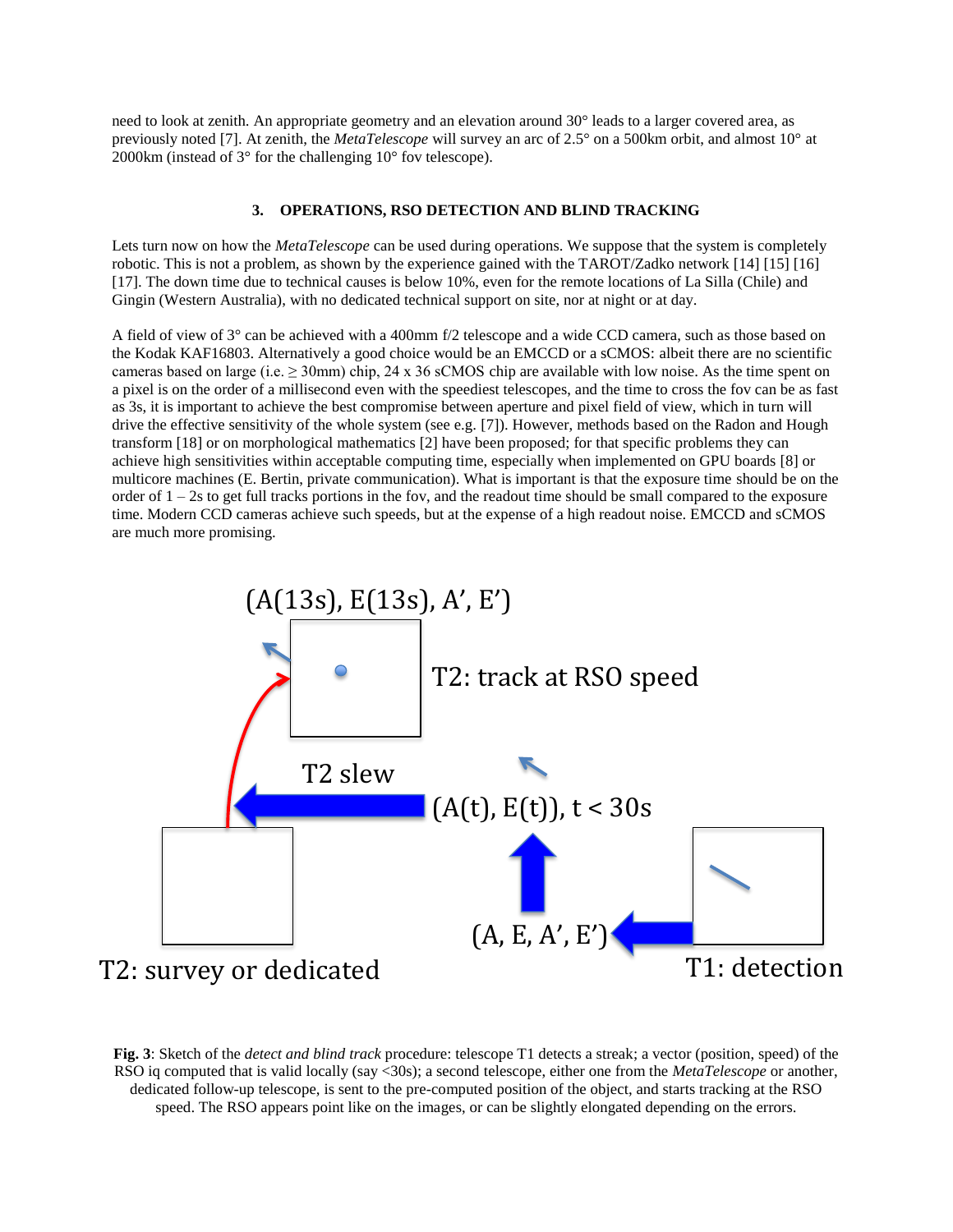For the detection the telescopes can be either at rest relative to the Earth, or in sidereal tracking, depending on the procedure used to compute the astrometry and trajectory, and the orbit observed. As soon as the RSO is detected on the image, a vector (position – speed) is computed, and a simple extrapolation is enough to derive a position that is valid locally (i.e. not a too long distance) for the large 3° fov, or even a much more restricted fov, e.g. 1°. This last options allows the use of a large (1m) follow-up telescope that can be used to confirm the detection (hence we can set a lower SNR ratio for the detection telescope), and derive a much more precise orbit, look for properties, spin…

#### **3.1 The** *detect and blind track* **procedure**

An interesting possibility is the use of a mount that is precise enough to be able to track the RSO using the encoder information alone. Such an instrument is currently under development (RAPIDO, A. Klotz and P. Thierry, private communication), and would offer an interesting alternative over more conventional systems. We propose the following scenario for a typical follow-up, as illustrated in Fig. 3: One of the *MetaTelescope* instruments, named T1, detects a RSO by the streak it leaves on the image. Note that in the case of a CMOS or EMCCD, the streak can be decomposed in individual images, producing a more precise trajectory. We compute the vector (position – speed), e.g. the azimuth (A), elevation (E) and their derivative  $(A', E')$  at time t<sub>0</sub> from that streak and the reference stars on the image (and time). Let suppose that the computation is done in 5s, and the information available in 10s (total time). This information can be used to extrapolate a position that is valid locally, say for the next  $10s - 1$  min. Then a second telescope, T2 slews to the expected position at time  $t_0 + 10s$  (or 13s as exemplified in Fog. 3). If the encoders are precise enough, and the motion correctly controlled, then T2 can follow the target up, which will appear as a point like source on detector of T2. The errors in the vector (position – speed) will elongate the RSO image. This allows eventually a confirmation of the source, therefore effective detection at smaller SNR, and a study of the photometry (satellite properties, Sun illumination, spin…), accurate orbit determination (because then it is followed over a large arc on the sky), etc.. T2 can be either a dedicated telescope, e.g. larger with smaller field of view (1° should be enough), and/or equipped with filters, or one of the telescope from the *MetaTelescope* farm, optimizing the system efficiency and decreasing the total cost.

If the above procedure cannot be used (because of the unavailability of proper mounts, or large errors, or high computing times…), then the RSO will cross the central part of the system, and eventually intersect the fov of a second telescope of the MetaTelescope (Fig. 1 and Fig. 2). At that stage we have already two points on the trajectory, and two velocity vectors, enabling the computation of a first orbit guess. A follow-up can be placed, either following the *detect and blind track* procedure described above, or just waiting on the path of the RSO, giving a third measurement of the RSO position – speed, hence a better orbit determination.

Finally the RSO is eventually identified in a catalogue, or added to. During later passes, or passes on another station, the objet might be re-observed and its orbit identified. We stress that as we have already a first determination of the orbit, an observation campaign can be made, even with single telescopes, as passes can be predicted with enough accuracy.

#### **4. SPECIFIC MODES**

# **4.1. The** *MetaTelescope* **Multiplexed**

We address now the problem of the completion of the *MetaTelescope*. In the example above, the survey of the whole cone would need 30 telescopes. Instead we use only 10 telescopes or so, reducing drastically the cost. We propose here a procedure, called the *Multiplexed MetaTelescope*, which simulates the whole (30 telescopes) system.

The procedure should be adapted to the orbit family studied, but here we just make the assumption that the RSO speed is  $1\degree$ /s at most; the characteristics of the system are those described above (cone of diameter 30°, individual telescopes with  $3^\circ$  fov). Let N<sub>C</sub> be the number of telescopes needed to cover the whole ring (e.g. 30), N<sub>T</sub> the number of telescopes at our disposal, then

 $v = N_T/N_C$  (1)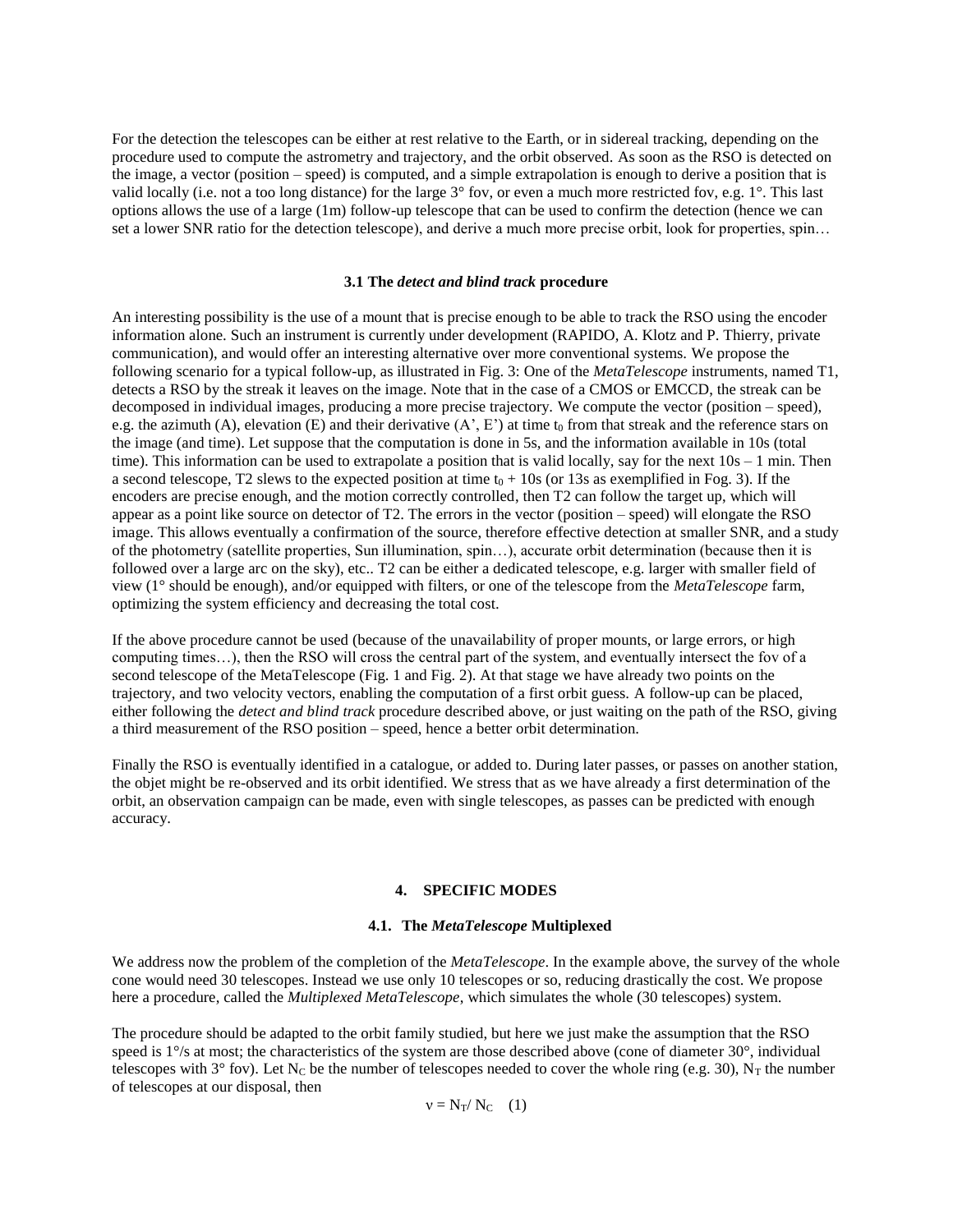is the filling factor, and

$$
\kappa = \text{int}(1/\nu) + 1
$$
 (2)

is the multiplexing factor. We move each telescope κ times in less than the crossing time, to simulate the whole ring coverage.

In the case mentioned above, with 10 telescopes moving each second on 3 different positions, it is possible to recover all RSOs, as they cross the field in 3 seconds. Note that any geometry of the *MetaTelescope* can be multiplexed.

#### **4.2. The** *MetaTelescope* **distributed**

One of the advantages of the *MetaTelescope* is that it can survey a large area over the sky with a set of instruments of moderate size and field of view. The telescopes do not need to be in the same building (dome). We just require that they have to look at the same area of the sky, at the same time, with the same weather conditions. This enables to *distribute* the telescopes within a not too large area, e.g from 100m to 5km.

This way to spread the instruments in several locations allows deriving parallaxes. As an example, at 500km the parallax will be 40arcsec for 2 telescopes separated by 100m. For the geostationary orbit, 1km = 5arcec on the sky. This allows ranging RSOs with the *MetaTelescope*.

Fig. 1 shows such a configuration, with the 10 instruments distributed in 3 locations.

#### **5. DISCUSSION AND CONCLUSIONS**

We have shown that the study of the LEO can be made with telescopes of moderate size and field of view with the same efficiency as large systems with a huge field of view. The *MetaTelescope* has also some other advantages over these more complicated systems. Mostly the *MetaTelescope* is versatile and reconfigurable allowing addressing several classes of problems.

### **5.1. The** *MetaTelescope* **for high orbits**

As discussed previously, for the study of the LEO the (passive) observer needs to be in the night, while the RSO should be illuminated by the Sun. This limits the observations to periods around sunset and sunrise, e.g. 4h in total. What to do during obscure hours?

High altitude orbits, such as GEO, geosynchronous, HEO, GTO (at apogee), are visible most of the time during the night. To make a complete survey of GEO, and to detect potentially hazardous drifting debris, it is needed to explore a thick belt almost 20° in elevation (Fig. 4), and at several positions around the orbit. The *MetaTelescope* has the ideal configuration for that. From our expertise on TAROT (25 cm), we expect RSOs as small as 10 cm to be detected with a 40cm instrument.

Hence the *MetaTelescope* is an ideal instrument for the observation of all orbits, from LEO to GEO and beyond. This is because it can be reconfigured dynamically along the night.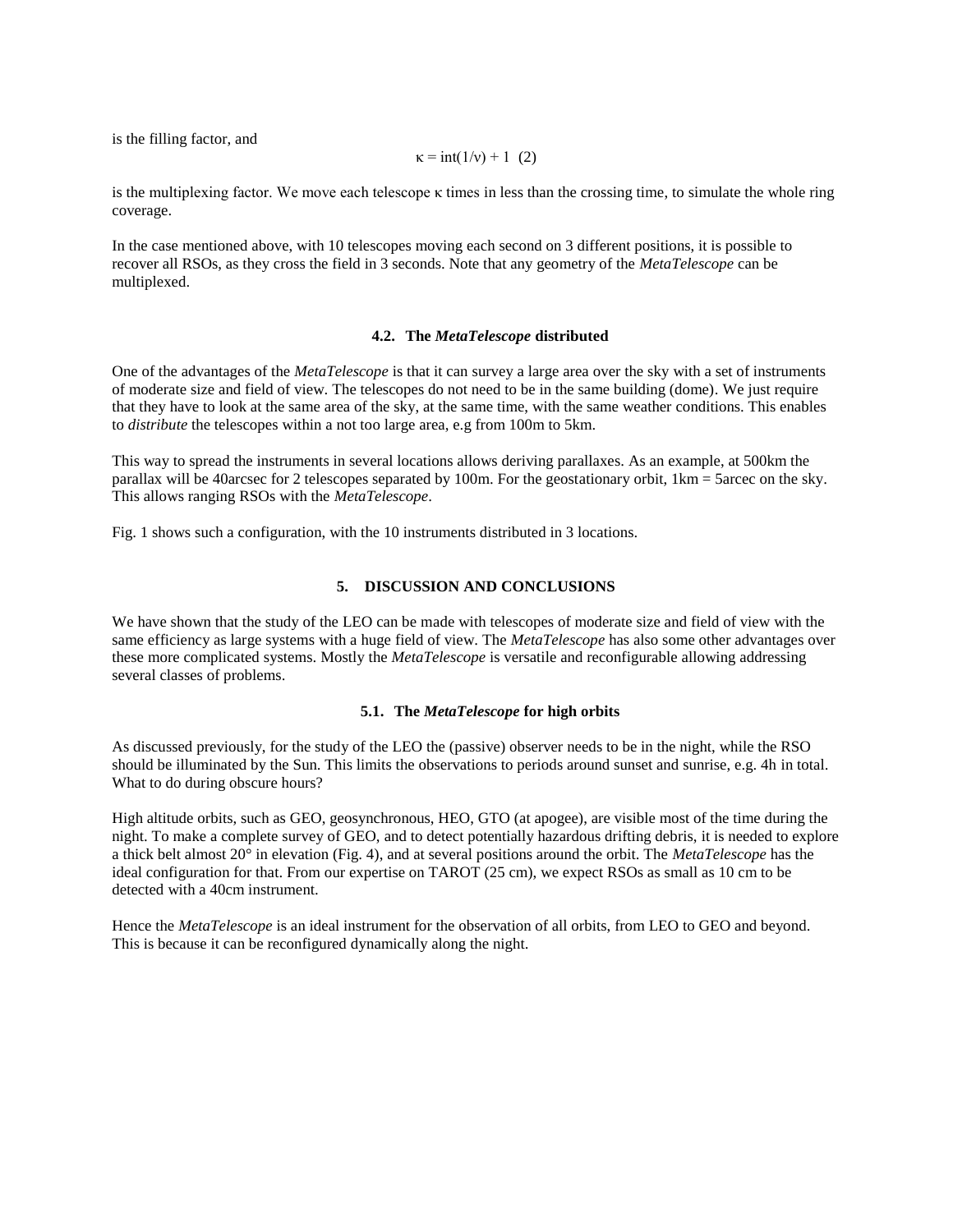

**Fig. 4**: The envelope of debris drifting in GEO, compared to the *MetaTelescope* field of view. Coordinates are right ascension (degrees, x-axis) and declination (degree, y-axis), (P. Richard, private communication).

## **5.2 Other topics of interest for the** *MetaTelescope*

Many other areas of knowledge can be addressed with the *MetaTelescope*. Among them, we mention here the survey of a set of galaxies for supernova searches, the survey of GRB error boxes, especially when the accuracy of the position is low, as with the Fermi-GBM instrument. It will be specially useful for the search of counterparts of gravitational wave events in conjunction with the Advanced LIGO and Virgo instruments, as the error boxes are huge ( $> 100$  sq. deg.), and they do not have a nice, square or circular, shape [\[19\]](#page-9-0). In that later case the *MetaTelescope* can be steered to cover much of the error box and follow its geometry.

Additionally, the system can be used for many usages including Near Earth asteroids, transient and variable surveys, etc.

#### **5.3 Technical considerations**

The *MetaTelescope* is a fully modular system. It is made of a dozen or so identical telescopes, with identical cameras, mounts, drives, etc. This is at the expense of the software complexity. However, building a room for theses instruments is easy, cheap, and reproducible. An estimable advantage is that the failure of an individual telescope does not stop the system, but results in a small degradation of the performance. The maintenance is also facilitated as the telescopes are redundant and identical. It can consist, preventively or after a failure, in removing a telescope, bring it to a nearby workshop (with appropriate tools), and making necessary fixes/maintenance while the array is still working. Eventually, a full telescope system (i.e. optics, mount, camera, drives and associated electronics and computers) can be on supply, either for a single or several sites.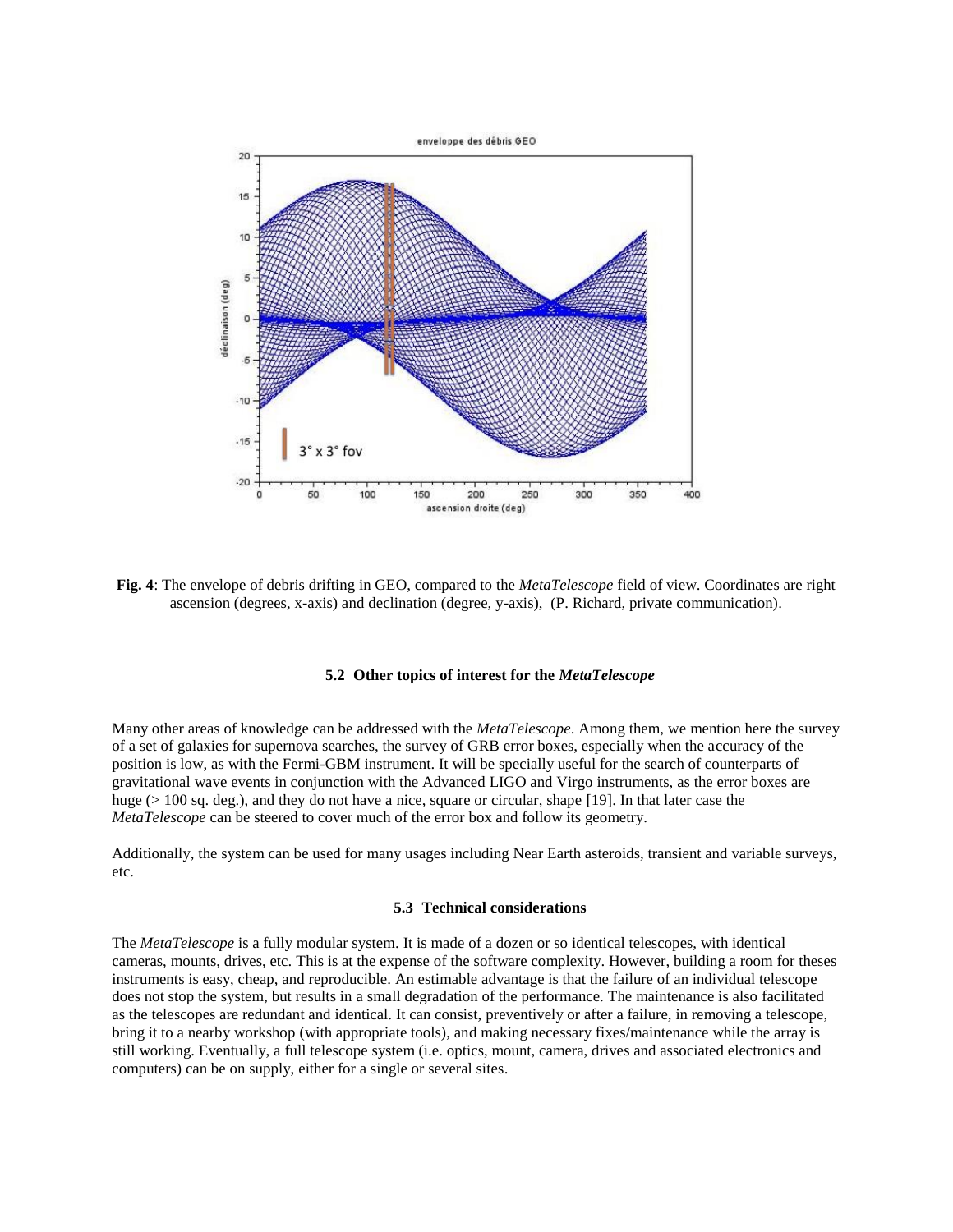Such an installation is shown in Fig. 5 for the RAMSES project (Robotic Advanced Multimessenger and Space Environment System). The 16 telescopes are identical, 40cm, 2.5° fov. Each telescope can be taken with a crane (shown). The maintenance is made in a dedicated workshop shown at the upper right end corner of the observing room. A 1m follow-up telescope is also shown, as well as the weather station.



Fig. 4: The RAMSES project, a <sup>16</sup>MetaTelescope; each 40cm, 2.5° fov instrument is identical, and a crane can bring them in a workshop located at the upper right of the drawing. A 1m follow-up is shown, as well as the weather mast, and technical rooms (design, Mourad Merzougui, Observatoire de la Côte d'Azur).

As noted already, a complete survey of the Low Earth Orbit would require about 10 *MetaTelescopes* installed around the globe. Additional instruments may be used for other topics. Not only the present design is easy to reproduce at low cost, but also the maintenance, consumable etc. are limited. Electricity can be produced by solar panels, and satellites can bring the Internet. Such a redundant array would need only a yearly on-site maintenance (actually, TAROT-Chile is maintained only once a year), without the risk of complete failure. It can be also monitored from a central server, as it is already the case with the TAROT/Zadko network and its central data archiving, scheduling and processing facility, called CADOR, located in France at the Haute-Provence Observatory.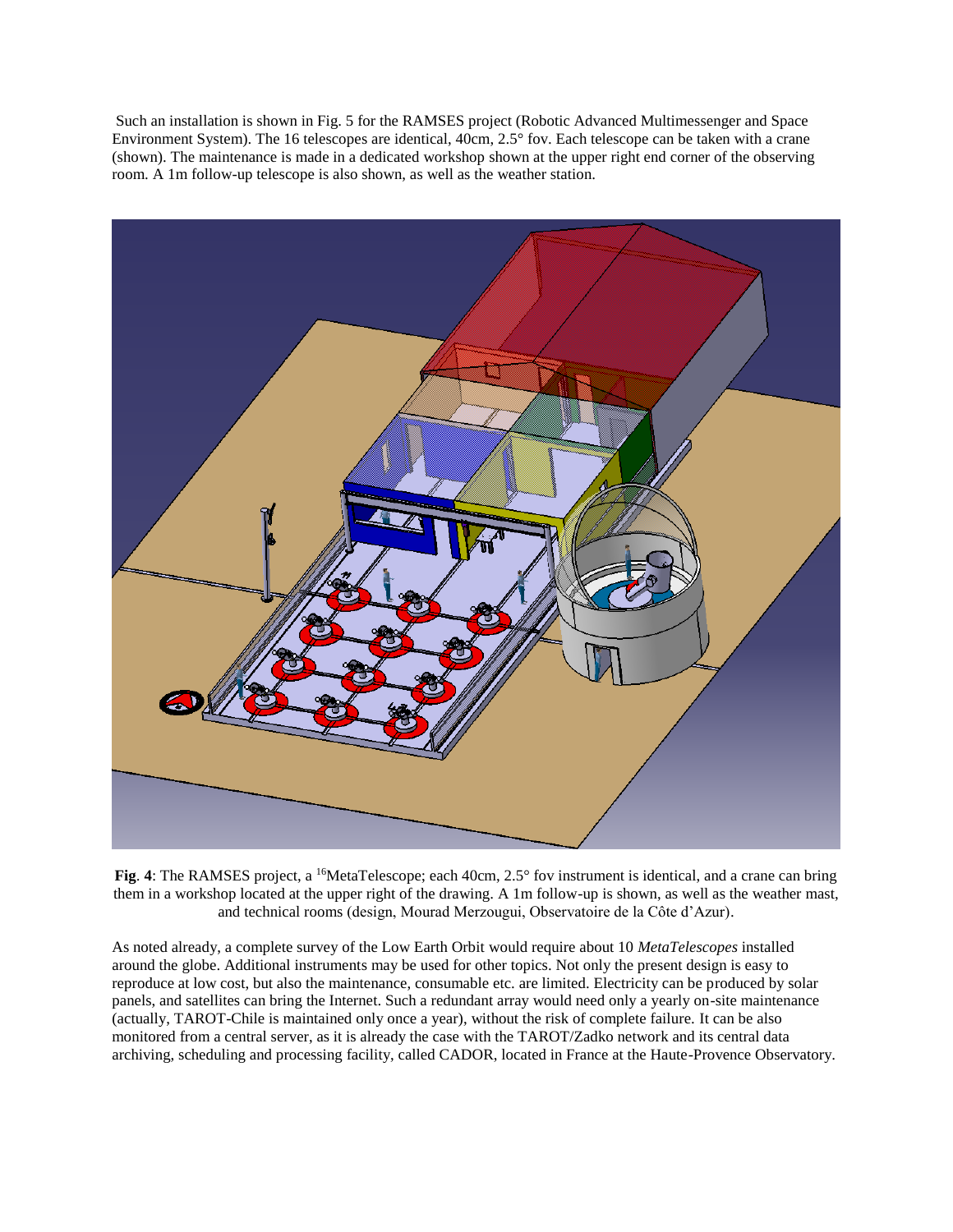# **5.4 CONCLUSIONS**

We have proposed a new system that is particularly efficient for the survey of the Low Earth Orbit at low cost. This system has a high factor of reliability and it can work in remote places. Moreover, it is versatile and it can handle several targets over the night, such as higher orbits (e.g. GEO) that remains visible most of the time. Though the software is relatively complex, its operational costs are minimal. We have shown that a specific mode of operations, the Multiplexed *MetaTelescope*, allows reducing by a factor 2-4 the number of individual telescopes required. The *MetaTelescope*, if we use adequately precise mounts, open the possibility of a powerful mode of detection and follow-up that we call the *detect and blind track* procedure.

We believe that the *MetaTelescope* is an adequate alternative for Space Surveillance and Tracking of RSOs at low altitudes.

#### **ACKNOWLEDGMENTS**

The author thanks Pascal Richard (CNES) and Alain Klotz (Université Paul Sabatier Toulouse) for useful discussions about the *MetaTelescope*.

#### **BIBLIOGRAPHY**

- [1] M.C. Roggeman et al., "Daytime Inmage Measurement and Reconstruction for Space Situational Awareness," in *AMOS Technical Conference Proceedings*, 2010.
- [2] M. Laas-Bourez, G. Blanchet, M. Boër, E. Ducrotté, and A. Klotz, "A new algorithm for optical observations of space debris with the TAROT telescopes," *Adv. Sp. Res.*, vol. 44, p. 1270, 2009.
- [3] J.R. Shell, "Optimizing orbital debris monitoring with optical telescopes," in *2010 AMOS Conference*, 2010.
- [4] M. Bringer and M. Boër, "An Automatic Astronomical Classifier Based on Topological Neural Networks," *ASP Conf. Proc.*, vol. 216, p. 640, 2000.
- [5] M. Bringer, M. Boër, C. Peignot, G. Fontan, and C. Mercé, "Flexible Automatic Scheduling for Autonomous Telescopes: The MAJORDOME," *Exper. Astron.*, vol. 12, pp. 33-48, 2001.
- [6] J.T. McGraw, M.R. Ackerman, J.B. Martin, and P.C. Zimmer, "The Air Force Space Surveillance Telescope," in *AMOS Conference*, Maui, 2013.
- [7] M.R. Ackerman, J.T. JMcGraw, J.B. Martin, and P.C. Zimmer, "Blind Search for Micro Satellites in LEO: Optical Signatures and Search Strategies," in *AMOS Conference*, 2003.
- [8] P.C. Zimmer, M.R. Ackerman, and J.T. McGraw, "GPU-accelerated Faint Streak Detection for Uncued Surveillance of LEO," in *AMOS Technical Conference Proceedings*, 2013.
- <span id="page-8-0"></span>[9] S. Bergantiños et al., "Improvement in the TAROT system used for space debris optical observations and observation campaign results," in *Proceedings of the 4th European Conference on Space Debris*, 2005, pp. 125-130.
- <span id="page-8-1"></span>[10] L. Cibin et al., "Wide Eye Debris Telescope Allows to Catalogue Objects in Any Orbital Zone," *Mem. Soc. Astron. It. Suppl.*, vol. 20, p. 50, 2012.
- <span id="page-8-2"></span>[11] J.T. McGraw, M.R. Ackerman, and P.C. Zimmer, "Lens Systems for Sky Surveys and Space Surveillance," in *Amos Technical Conference Proceedings*, 2013.
- [12] M.R. Ackerman et al., "Alternative for Ground Based, Large Aperture Optical Space Surveillance Systems," in *AMOS Technical Conference Proceedings*, 2013.
- [13] V. Yu. Terebizh, "New Design of Survey Telescopes," *Astron. Nachriten*, vol. 332, pp. 714-742, August 2011.
- [14] Boër et al., "TAROT: a status report," in *Gamma-Ray Bursts: Proceedings of the fourth Huntsville GRB workshop*, 1998, p. 428.
- [15] S. Moisan, M. Boer, C. Thiébaut, F. Tricoire, and M. Thonnat, "A Versatile Scheduler for Automatic Telescopes," in *Proceedings of the SPIE Conference on Astronomical Instrumentation and Methods*, vol. 4844, 2002, p. 262.